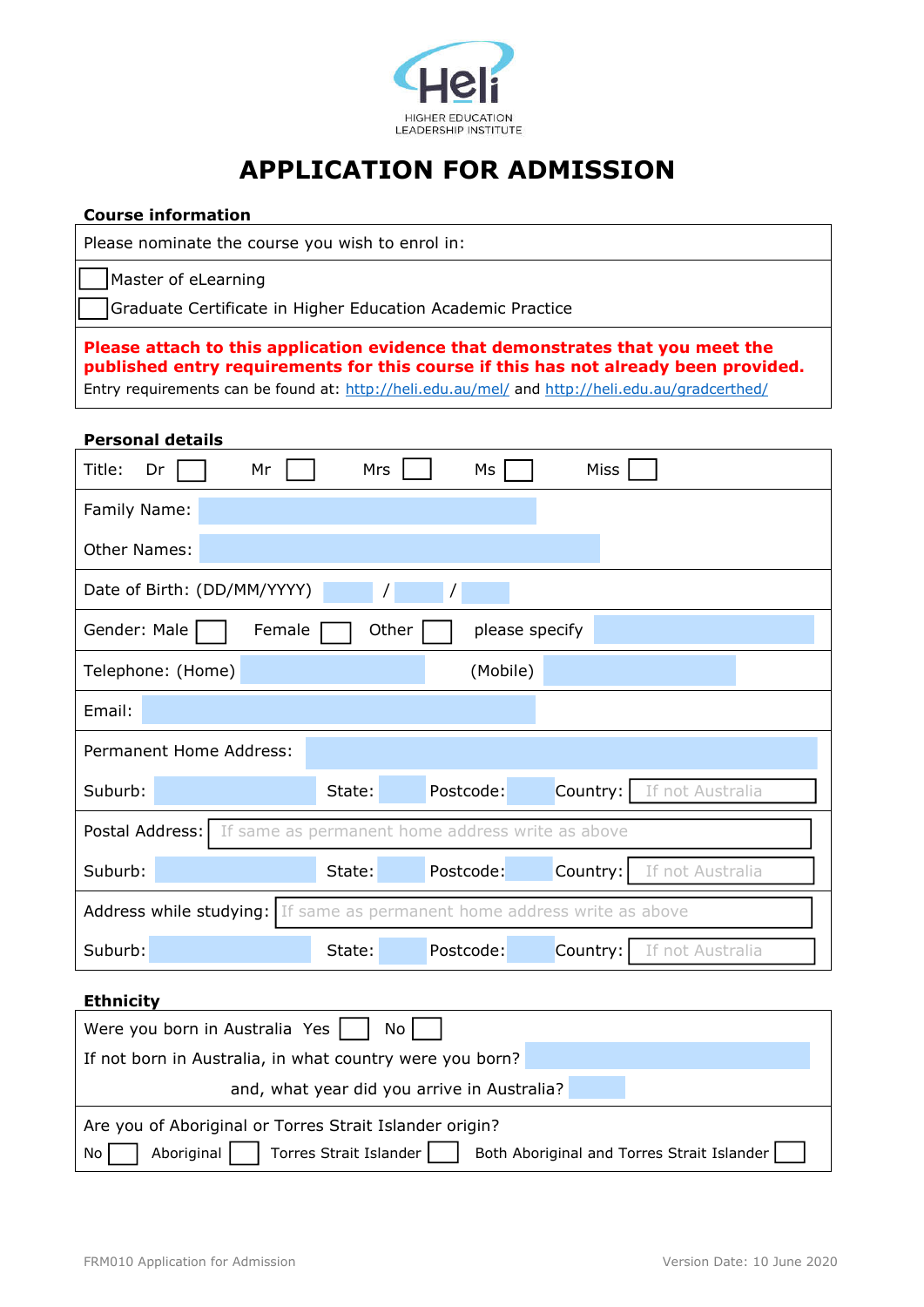

## **Citizenship / visa details**

| Are you an Australian citizen?                                                                                             | Yes<br>No        |  |  |
|----------------------------------------------------------------------------------------------------------------------------|------------------|--|--|
| Are you a New Zealand citizen?                                                                                             | Yes<br>No        |  |  |
| Do you hold a permanent resident visa?                                                                                     | Yes<br>No        |  |  |
| Do you hold a permanent humanitarian visa?                                                                                 | Yes<br>No        |  |  |
| Are you an international student that already holds a visa to<br>study in Australia? (please complete next section)        | Yes<br>No        |  |  |
| Are you an international student planning to apply for a visa to<br>study in Australia? (please complete next section)     | <b>Yes</b><br>No |  |  |
| <b>International Students only</b>                                                                                         |                  |  |  |
| Do you already hold a passport? Yes<br>No                                                                                  |                  |  |  |
| If yes, passport number                                                                                                    |                  |  |  |
| Expiry date: (DD/MM/YYYY)                                                                                                  |                  |  |  |
| Country of Citizenship                                                                                                     |                  |  |  |
| Language                                                                                                                   |                  |  |  |
| Is English the language spoken at your permanent home address?                                                             | Yesl<br>No       |  |  |
| If not, what language is spoken at your permanent home address:                                                            |                  |  |  |
|                                                                                                                            |                  |  |  |
|                                                                                                                            |                  |  |  |
| <b>Disability</b><br>Do you have a disability, impairment or long term medical<br>condition which may affect your studies? | No<br>Yes        |  |  |
| If yes, please indicate the area/s of impairment:<br>hearing<br>vision<br>learning<br>medical<br>mobility<br>other         |                  |  |  |

If you have a disability, would you like to receive advice on  $\text{Yes} \square$  No support services, equipment and facilities which may assist you?

٦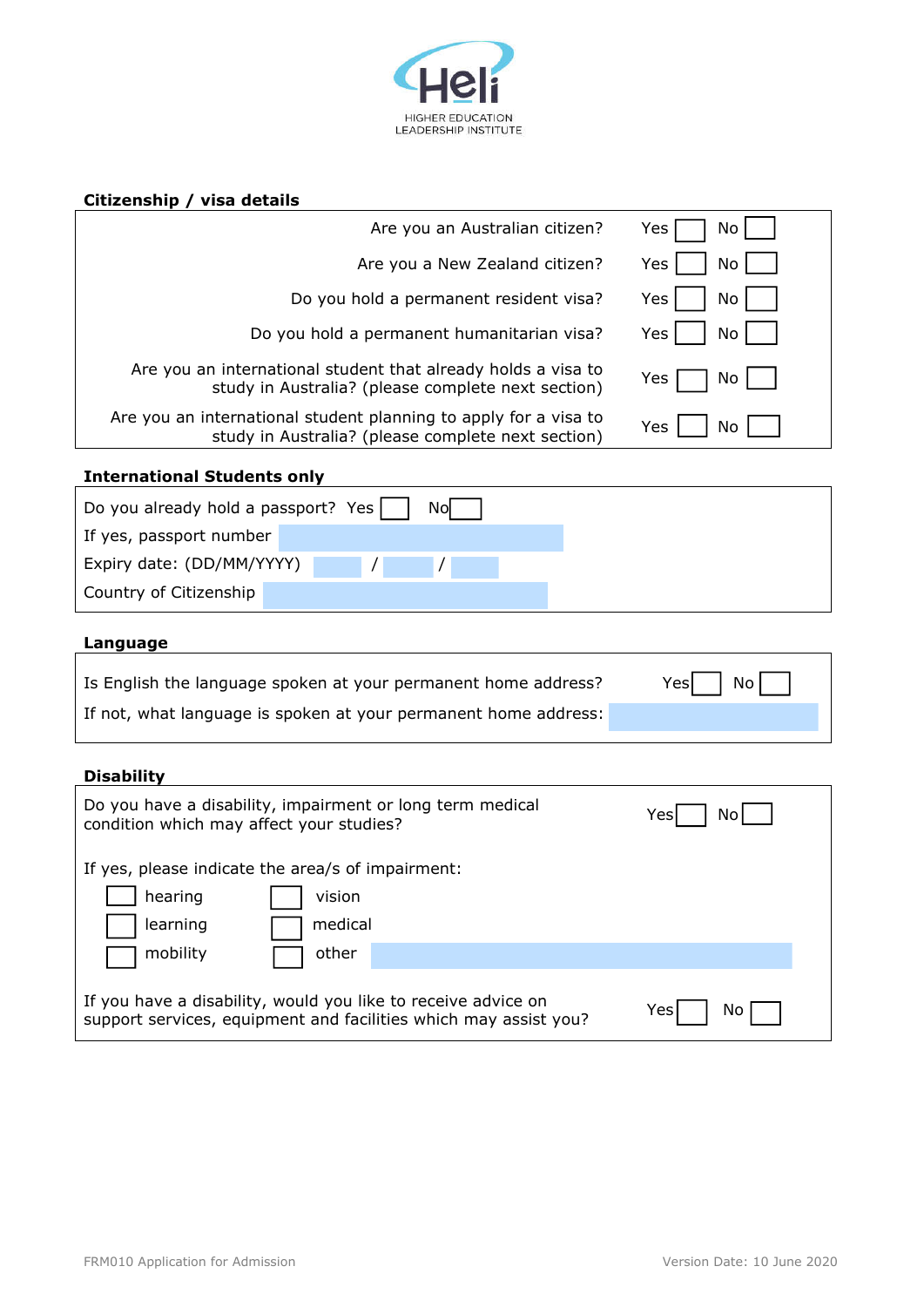

| <b>Your Education</b>                                                         |                                        |
|-------------------------------------------------------------------------------|----------------------------------------|
| What is your highest completed secondary school level?                        | Year 10 or lower<br>Year 11<br>Year 12 |
| What year did you complete your secondary schooling?                          |                                        |
| What is the highest level of study you have undertaken?<br>A VET award course | Completed?<br>Year completed<br>Yes    |
| Higher Education Diploma/Advanced Diploma/Associate Degree                    | Yes                                    |
| Bachelor degree                                                               | Yes                                    |
| Postgraduate degree                                                           | Yes                                    |
| Other                                                                         | Yes                                    |

# **Education details of your parents/guardians**

| What is the highest level of education your parents/guardians have achieved? |                        |                                                                              |  |
|------------------------------------------------------------------------------|------------------------|------------------------------------------------------------------------------|--|
| Parent /<br>Guardian 1                                                       | Parent /<br>Guardian 2 |                                                                              |  |
|                                                                              |                        | Postgraduate qualification (e.g. Graduate Diploma, Master, PhD)              |  |
|                                                                              |                        | Bachelor degree                                                              |  |
|                                                                              |                        | Other post school qualification (e.g. VET Cert, Associate Degree or Diploma) |  |
|                                                                              |                        | Completed Year 12 schooling or equivalent                                    |  |
|                                                                              |                        | Did not complete Year 12 schooling or equivalent                             |  |
|                                                                              |                        | Completed Year 10 schooling or equivalent                                    |  |
|                                                                              |                        | Did not complete Year 10 schooling or equivalent                             |  |
|                                                                              |                        | Don't know                                                                   |  |

#### **Emergency contact**

| Name:                  | Relationship to you: |
|------------------------|----------------------|
| Contact details: Phone | Email                |